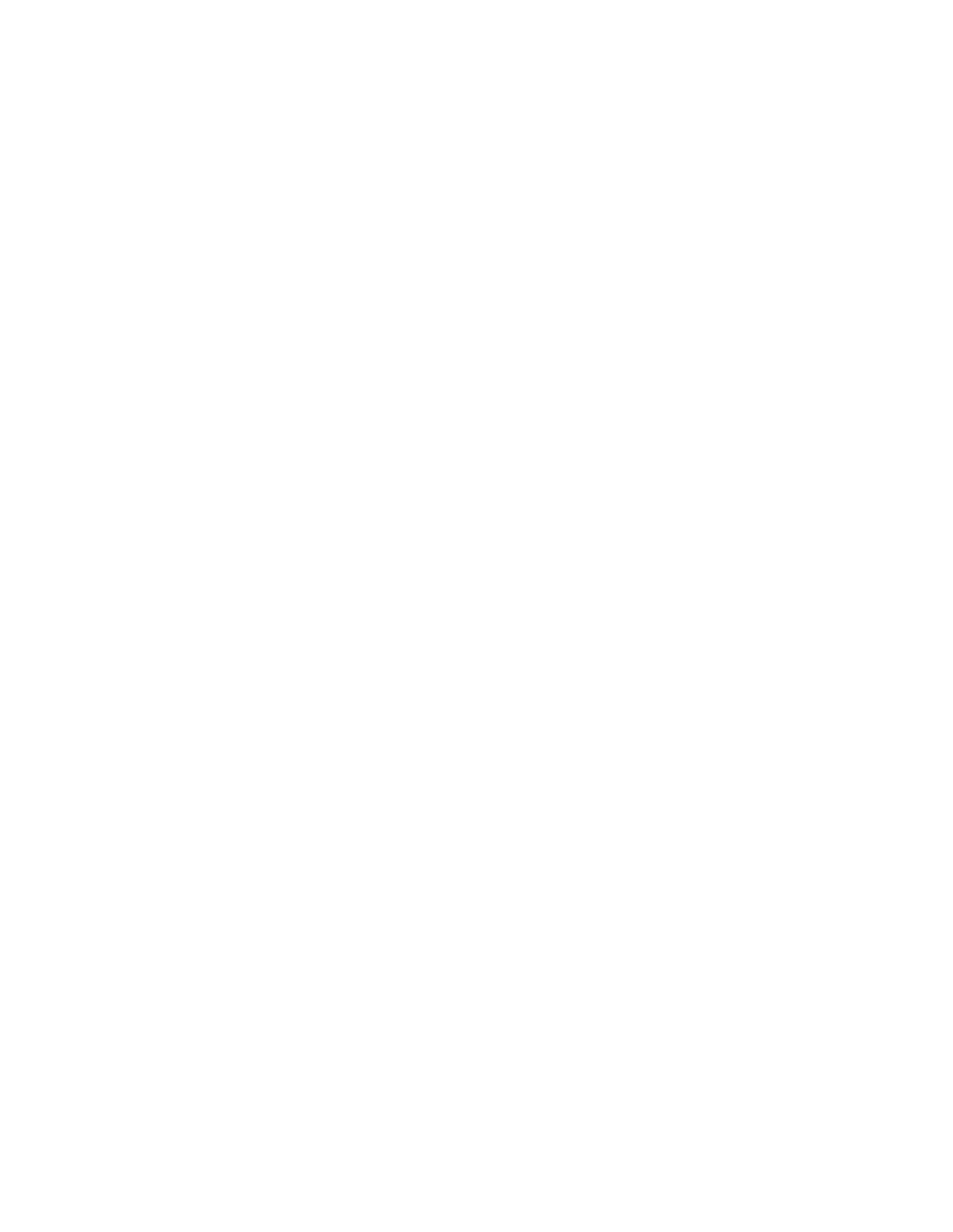## **Legislative Priorities Report 84th Legislative Session**

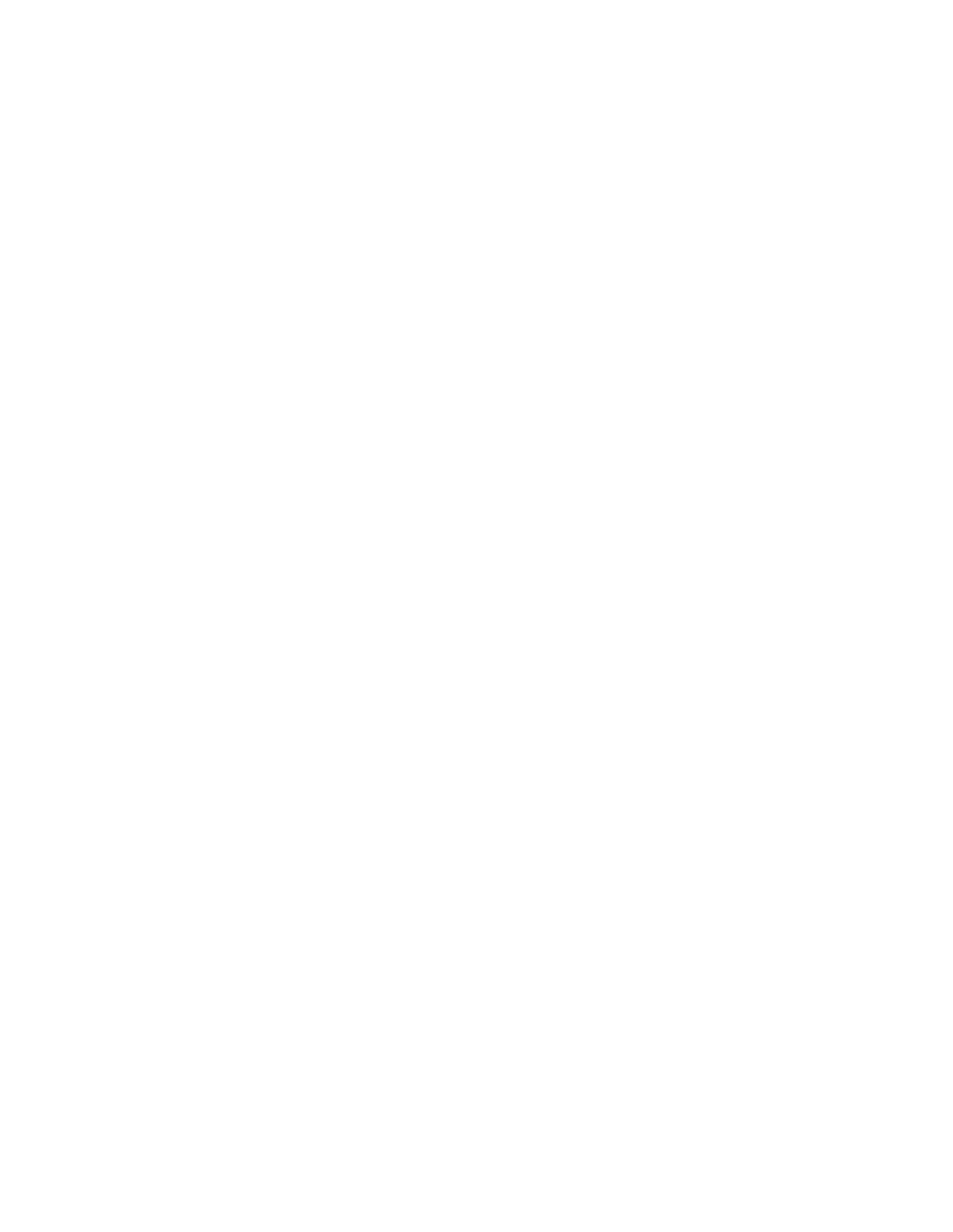## **Contents**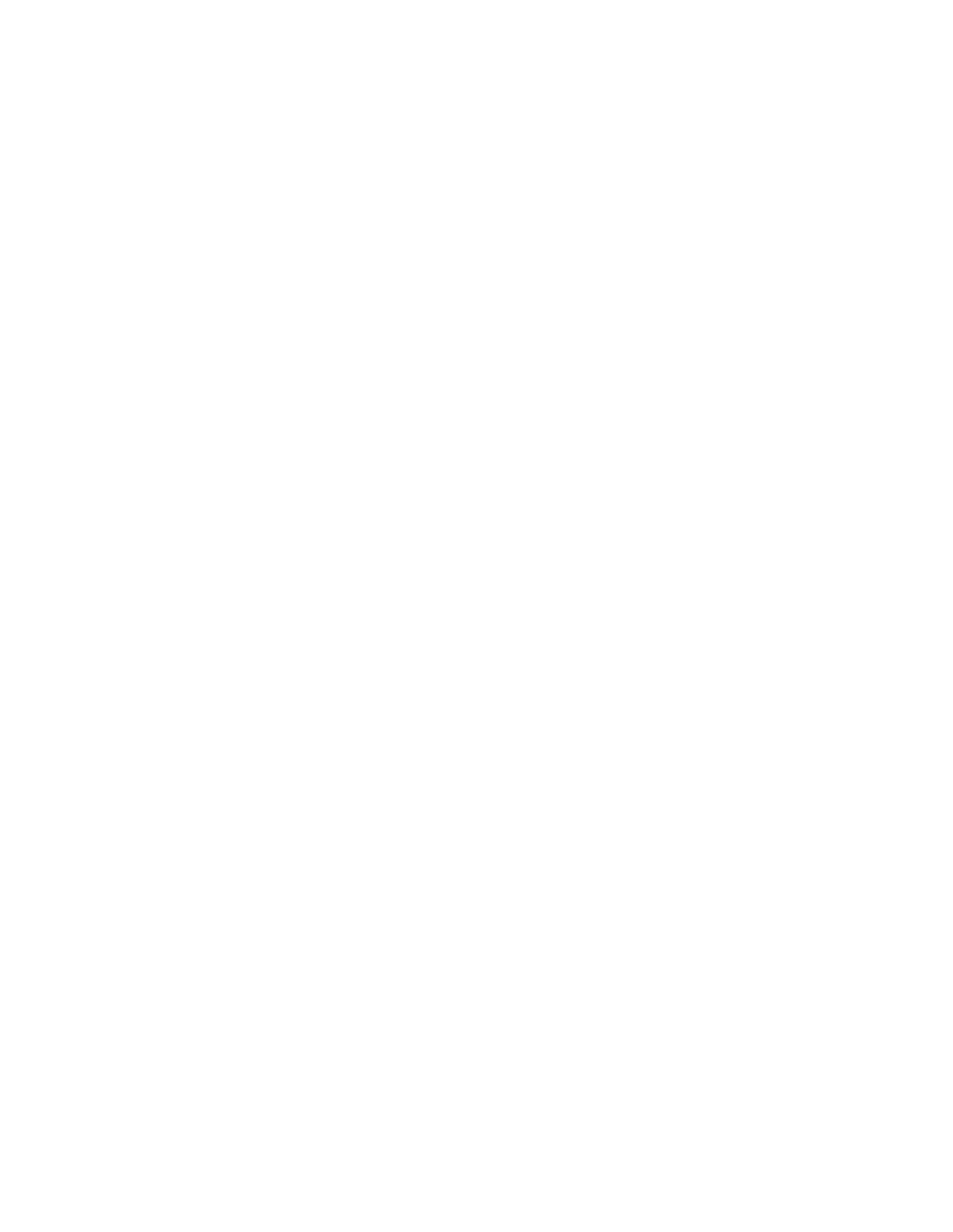## Legislative Priorities Report

#### **Texas Water Development Board**

*84th Texas Legislative Session*

## Executive Summary

The mission of the Texas Water Development Board (TWDB) is to provide leadership, information, education, and support for planning, financial assistance, and outreach for the conservation and responsible development of water for Texas. To further our mission, we collect, analyze, and distribute water and geographic data which helps businesses, citizens, local governments, and water providers make informed decisions. We coordinate regional water planning and prepare the state water plan to show Texans what actions are needed to achieve water security in times of drought. And we administer cost-effective financial assistance programs for water supply, wastewater treatment, flood control, and agricultural water conservation projects.

The TWDB was created by constitutional amendment in 1957 after several years of drought had devastated the Texas economy. Since that time, the TWDB has been charged with addressing the state's water needs through planning and financial assistance. While local communities carry out the responsibility for providing water to their residents, the TWDB has a leadership and support role through guiding, enabling, and supporting the conservation and responsible development of the state's water resources.

While Texas has experienced many droughts, 2011 was the worst one-year drought on record, resulting in unprecedented agricultural and other economic losses. Three years later, the drought is still persisting in many parts of the state. In some areas, the severity of the drought is close to surpassing the drought of the 1950s.

As a result of this ongoing drought and an increasing focus on implementing water management strategies in the state water plan, the 83rd Texas Legislature in 2013 passed House Bill (HB) 4, HB 1025, and Senate Joint Resolution (SJR) 1. This historic legislation authorized a onetime, \$2 billion investment from the Economic Stabilization Fund to the newly created State Water Implementation Fund for Texas (SWIFT) and the State Water Implementation Revenue Fund for Texas (SWIRFT) upon approval by Texas voters. Proposition 6 passed on November 5, 2013 with greater than 70 percent voter approval. HB 4 included governance changes to the TWDB, transitioning the part-time, volunteer six-member board to a full-time, professional, three-member board to ensure oversight of the funds and greater accountability.

Since the passage of HB 4 and Proposition 6, the TWDB has made a concerted effort to streamline our financial assistance and water planning processes and to improve customer service. In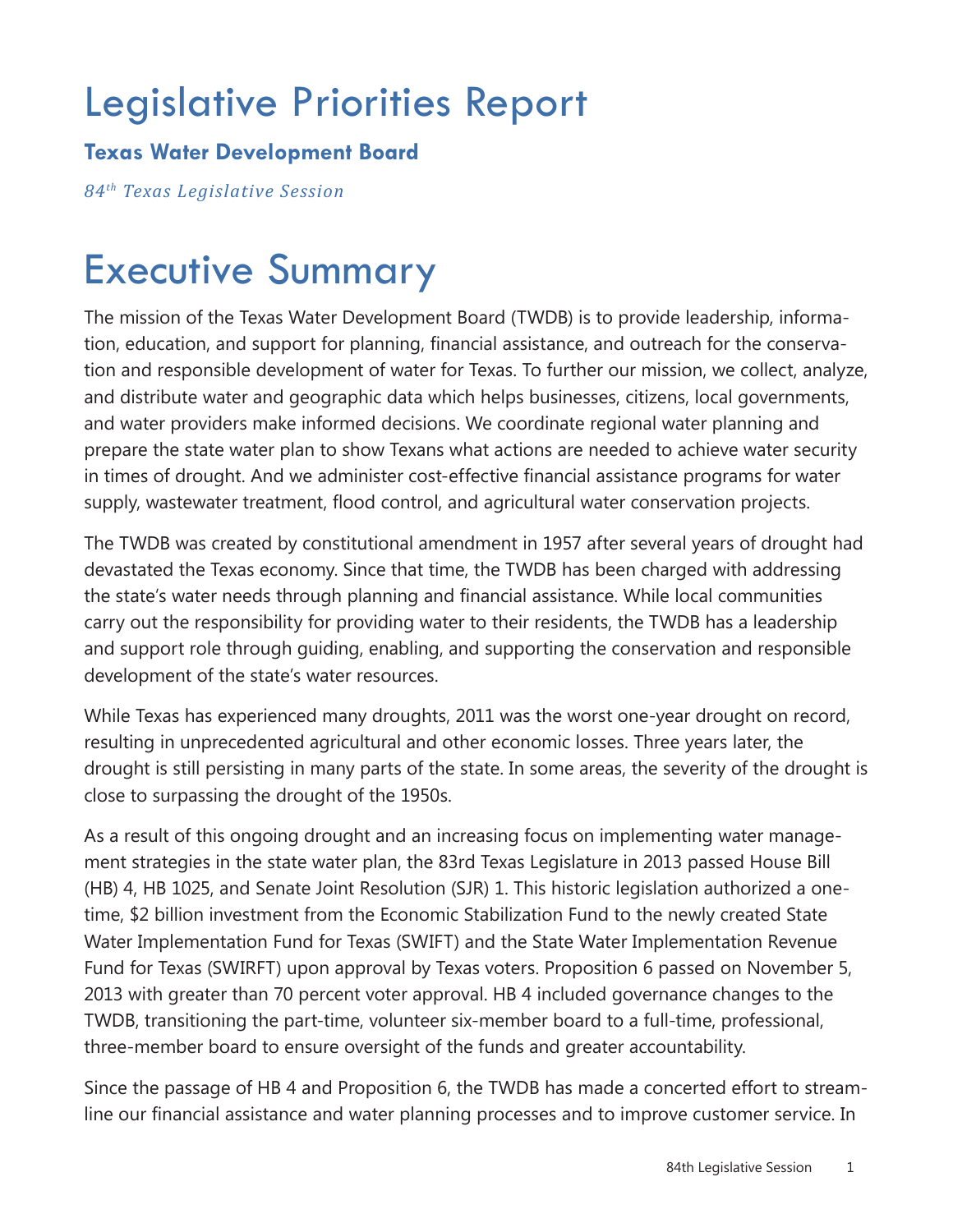addition to serving our current customers, we are looking to establish new relationships with potential customers that may not have considered the benefits of state assistance in the past. We look forward to implementing strategies in the state water plan so that Texas communities are prepared for drought and will continue to grow and prosper in the decades to come.

Section 6.156 of the Texas Water Code requires the TWDB to provide a biennial report to the governor and members of the legislature that must include a statement of agency activities and recommendations for necessary and desirable legislation. Working toward implementing the agency's vision, the TWDB examined water management policies and funding issues in order to make recommendations to the 84th Legislature.

This Legislative Priorities Report includes the following recommendations to the 84th Texas Legislature:

- **•** Enact statutory provisions to allow the Clean Water State Revolving Fund (CWSRF) to cross-collateralize the Drinking Water State Revolving Fund (DWSRF).
- **•** Conform Chapter 20, Subchapter B, of the Texas Water Code to changes in the governing structure of the TWDB's Board made by the 83rd Legislature.
- **•** Amend Texas Water Code § 16.053(j) to remove certain references for clarity regarding water supply project funding.
- **•** Revise Texas Health and Safety Code § 366.035 to exempt the requirement for water supplies, and add a provision that allows designation of an already authorized agent.
- **•** Modify the law related to House Bill 3605 passed by the 83rd Legislature to allow flexibility in conditioning loans if a water provider is already addressing its water loss, either with previous board funding or with its own internal resources.

In conjunction with these legislative priorities, this report also includes summaries of the TWDB's Exceptional Item Requests included in the agency's Legislative Appropriations Request for Fiscal Years 2016–2017. These requests include:

- **•** Secure Long Term funding for Existing Operations.
- **•** HB 4 Continuation for Authorized Positions.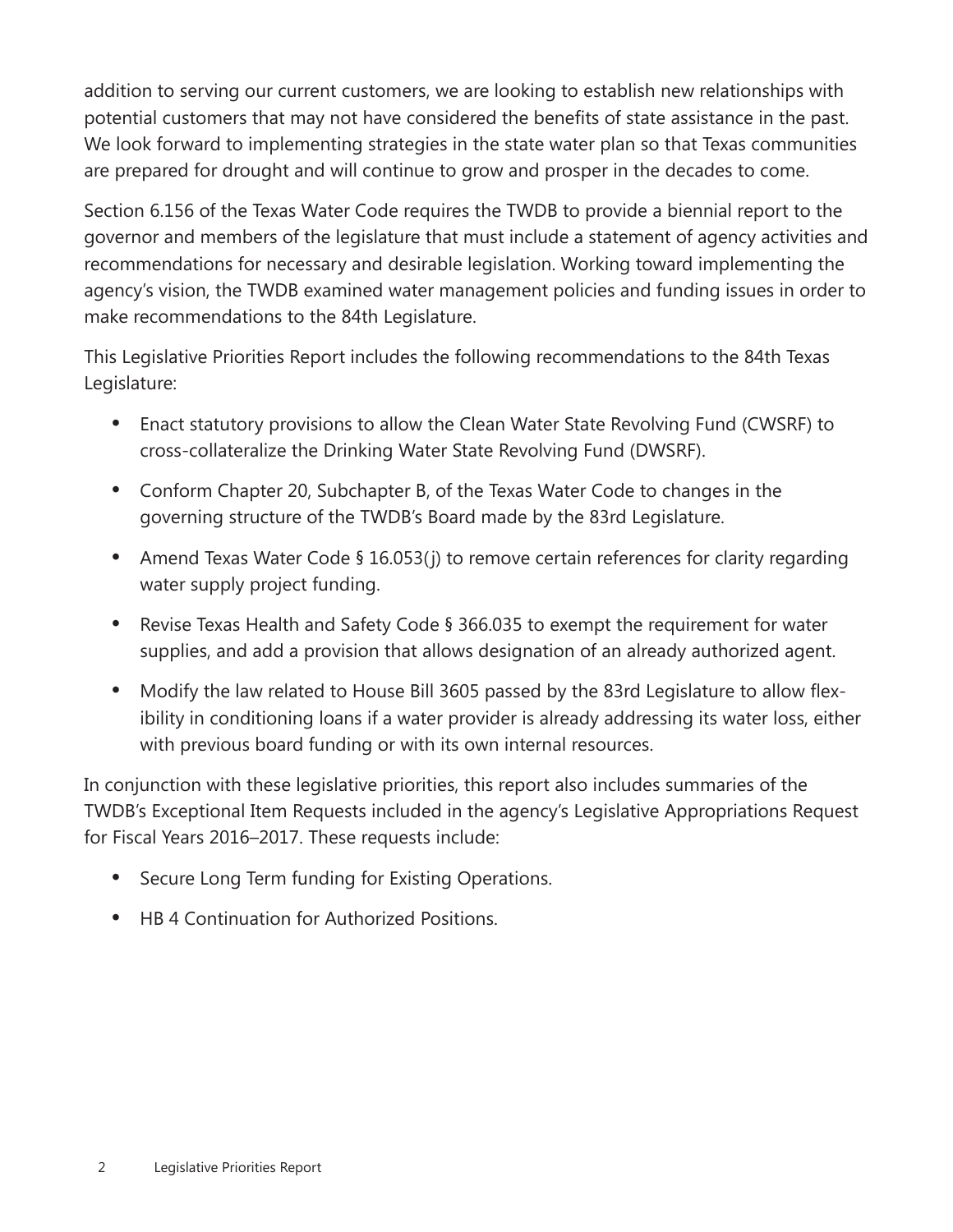## Outcomes of the 83rd Legislative Session

In addition to HB 4, the TWDB is working to implement several budget riders and other legislation from the 83rd Texas Legislative Session. Riders include Demonstration Projects for Near-Term Alternative Water Supplies (Rider 21); Texas Alliance for Water Conservation Demonstration Project (Rider 22); Water Conservation Education Grants (Rider 23); development of an online tool to consolidate the Water Use Survey and Water Loss and Conservation Reports (Rider 24); and Agricultural Water Conservation Monitoring (Rider 25). Rules have been developed to implement HB 3605, which requires retail public utilities that receive TWDB financial assistance to use a portion of that assistance to mitigate water loss if the utility's system meets or exceeds an established water loss threshold. Rules have also been developed to implement HB 857 relating to the frequency of annual water loss audits submitted to the TWDB.

| Legislation      | <b>Description</b>                                                                     |
|------------------|----------------------------------------------------------------------------------------|
| HB4              | Administration of the TWDB and funding of water projects                               |
| HB 1025          | \$2 billion supplemental appropriation from Economic Stabilization<br>Fund to SWIFT    |
| SJR <sub>1</sub> | Constitutional amendment providing for creation of SWIFT and<br><b>SWIRFT</b>          |
| <b>HB 857</b>    | Water loss audit frequency                                                             |
| HB 1461          | Customer notification of significant water loss by a retail public<br>utility          |
| HB 2781          | Rainwater harvesting training and backflow prevention                                  |
| HB 3605          | Use of TWDB financial assistance to mitigate water loss                                |
| SB 198           | Restrictive covenants regulating drought-resistant landscaping<br>and turf             |
| HB 3604          | Implementation of water conservation and drought contingency<br>plans                  |
| SB 1282          | Extension of aquifer Desired Future Conditions submission dead-<br>line to May 1, 2016 |
| SB 1599          | Statewide system of identifying colonias                                               |

#### **TWDB-Related Legislation from the 83rd Session of the Texas Legislature**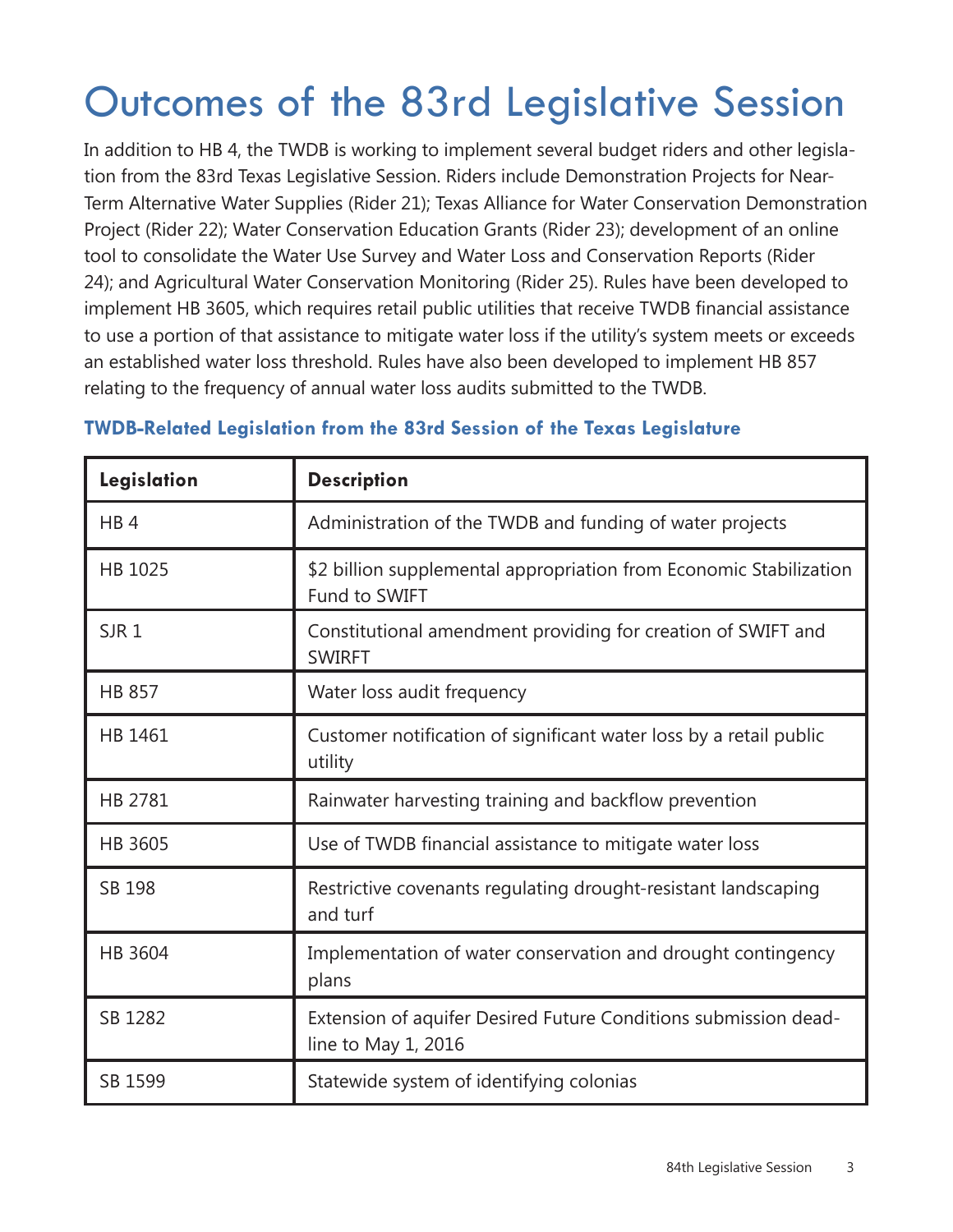*This page is intentionally blank.*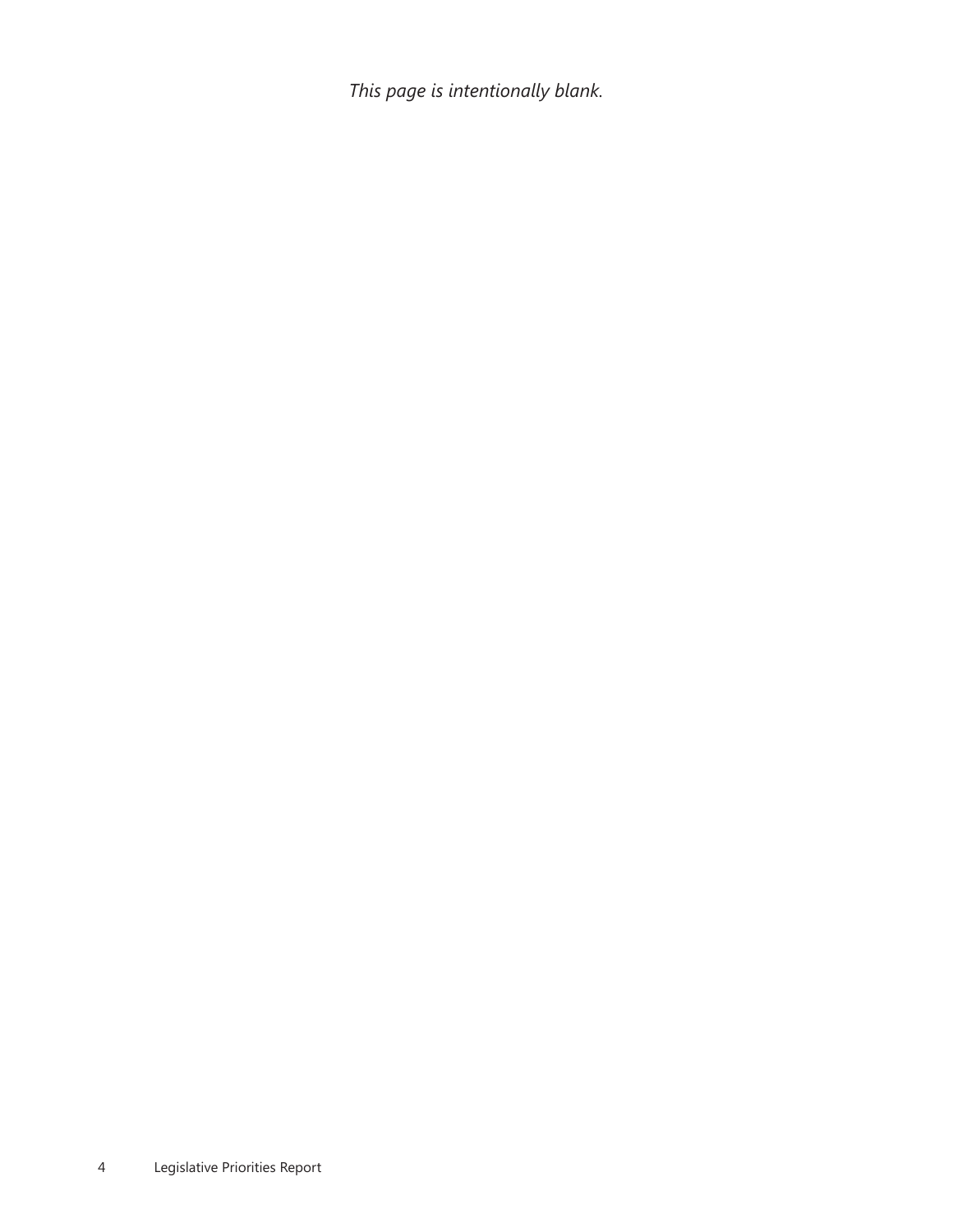## Priorities for the 84th Legislative Session

### Recommendation:

*Enact statutory provisions to allow the Clean Water State Revolving Fund (CWSRF) to crosscollateralize the Drinking Water State Revolving Fund (DWSRF).*

#### **Background:**

Cross-collateralization allows funds from one State Revolving Fund (SRF) program to be used to secure the other SRF from revenue shortfalls. Cross-collateralization can have a significant positive impact on the State Revolving Fund program. This is especially important when leveraging a SRF program that may not have a history with bond investors, may not have an existing rating, or may have a low rating. The use of cross-collateralization can result in the following benefits:

- **•** Stronger bond ratings for DWSRF bonds because they are supported by the very strong cash flows of the CWSRF program.
- **•** Stronger bond ratings that translate into lower interest rates on DWSRF bonds and cost savings to DWSRF borrowers

The TWDB currently leverages the CWSRF. This means it sells bonds to increase the amount of funds available through the program. The CWSRF is a more mature program and has an underlying credit pool and cash flow to warrant the highest AAA bond ratings from all of the major rating agencies. While the TWDB has the authority to leverage the DWSRF, the underlying credit pool and weaker cash flows would most likely result in a lesser bond rating which would make it more difficult to sell leverage bonds. This would make the bonds more expensive which translates to higher interest rates for the ultimate borrowers from the program. A statutory change to allow the CWSRF to cross-collateralize the DWSRF would result in the benefits outlined above.

#### **Statutory Change: Chapter 15 (Subchapter J) of the Texas Water Code**

### Recommendation:

*Conform Chapter 20, Subchapter B, of the Texas Water Code to changes in the governing structure of the TWDB's Board made by the 83rd Legislature.*

#### **Background:**

Effective September 1, 2013, as provided for in House Bill 4 and passed by the 83rd Legislature, the membership of the Texas Water Development Board changed from a six-member, part-time board to a three-member, full-time board. Texas Water Code § 20.012 currently governing the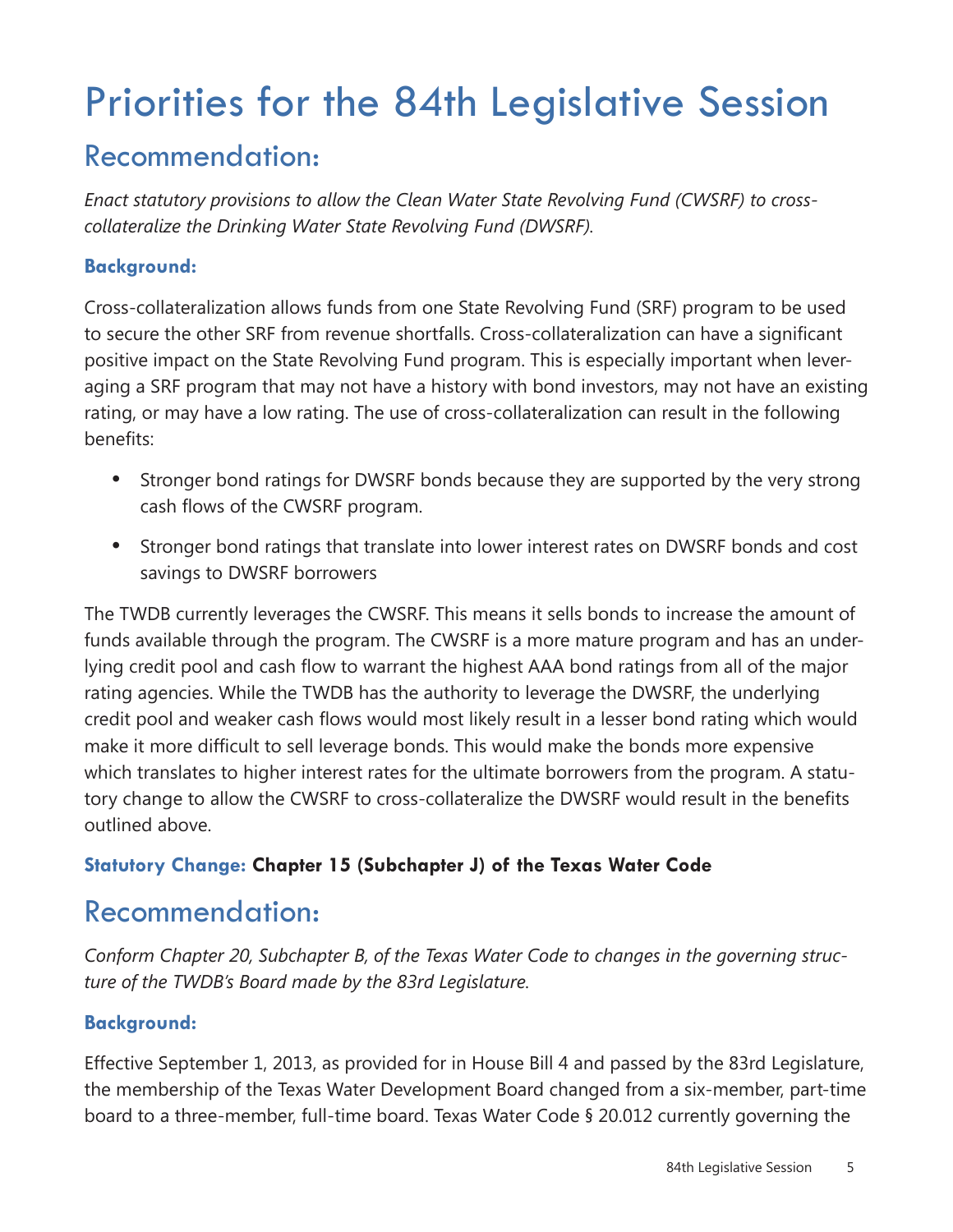Texas Water Resources Finance Authority refers to the "six directors of the development board." § 20.013 specifies that "directors are not entitled to receive compensation for their service," and "the board is entitled to be reimbursed for their expenses in performing their powers and duties under this chapter." Texas Water Code § 20.015 refers to "three or more directors." These provisions should be conformed to changes made by HB 4.

#### **Statutory Change:**

#### **Amend Texas Water Code § 20.012 as follows:**

BOARD OF DIRECTORS.

(a) The authority is governed by a board of directors composed of the [six] directors of the development board.

(b) Each director serves on the board as an additional duty to those required of a member of the development board.

#### **Remove Texas Water Code § 20.013:**

[COMPENSATION; REIMBURSEMENT.

The directors are not entitled to receive compensation for their service on the board but are entitled to be reimbursed for their expenses in performing their powers and duties under this chapter.]

#### **Amend Texas Water Code § 20.015 as follows:**

BOARD MEETINGS.

(a) The board shall hold regular meetings at times provided by its rules and shall meet at least once each calendar year.

(b) The board may hold special meetings at the call of the chairman or on request of [three or more directors].

### Recommendation:

*Amend Texas Water Code § 16.053(j) to remove certain references for clarity regarding water supply project funding.*

#### **Background:**

The TWDB does not fund water supply projects through the following subchapters referenced in § 16.053(j):

- **•** Chapter 15, Subchapter D (Water Bond Insurance Program).
- **•** Chapter 15, Subchapter F (Research and Planning Fund). We did fund facility engineering in economically distressed areas; but there is no longer any money available through the program for that purpose.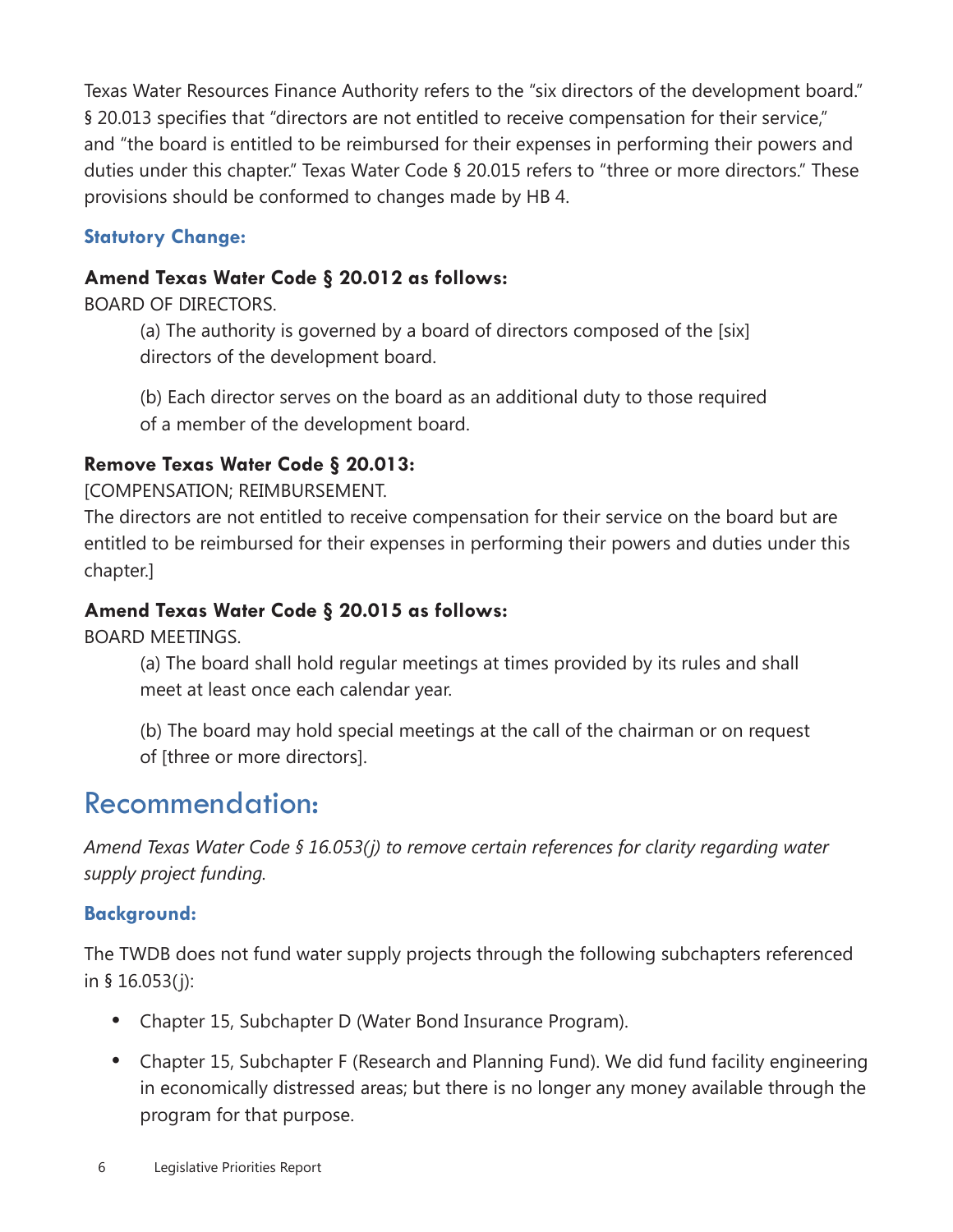- **•** Chapter 15, Subchapter O (Program for Water and Wastewater Financial Assistance for Disadvantaged Rural Communities). Although this program is still in statute and in our rules, no funds are available through the program, nor have they been for some time.
- **•** CWSRF/DWSRF, Subchapter J (Financial Assistance for Water Pollution Control) contains laws related to both the CWSRF and the DWSRF. Section § 16.053, by referring to "Subchapter J," inadvertently incorporates both programs. But Section § 16.053 is concerned only with water supply (that is, drinking water) projects. We have, as a procedural matter, applied the consistency finding only in DWSRF projects. But the addition of a phrase such as "with respect only to projects requesting financial assistance under the Safe Drinking Water Revolving Fund," or "Section 15.6041 of Subchapter J," would provide clarity.

The issue here is exemplified by the Water Loss Audit rulemaking, to which this subsection also applies. When one looks at the programs, rather than just the subchapter designations, the references do not make sense for purposes of our actual funding programs and the purpose of the subsection.

*Note that this is the consistency statute.*

#### **Statutory Change: Amend Texas Water Code § 16.053(j) as follows:**

(j) The board may provide financial assistance to political subdivisions under Subchapters E and F of this chapter, Subchapters C, [D,] E, [F,] [J, O,] Q, [and] R, and Section 15.6041 of Subchapter J, Chapter 15, and Subchapters D, I, K, and L, Chapter 17, for water supply projects only if:

- 1. The board determines that the needs to be addressed by the project will be addressed in a manner that is consistent with the state water plan;
- 2. Beginning January 5, 2002, the board:

(a) has approved a regional water plan as provided by Subsection (i), and any required updates of the plan, for the region of the state that includes the area benefiting from the proposed project; and

(b) determines that the needs to be addressed by the project will be addressed in a manner that is consistent with that regional water plan; and

3. The board finds that the water audit required under Section 16.0121 has been completed and filed.

### Recommendation:

*Revise Texas Health and Safety Code § 366.035 to exempt the requirement for water supplies. Also add a provision that allows designation of an already authorized agent.*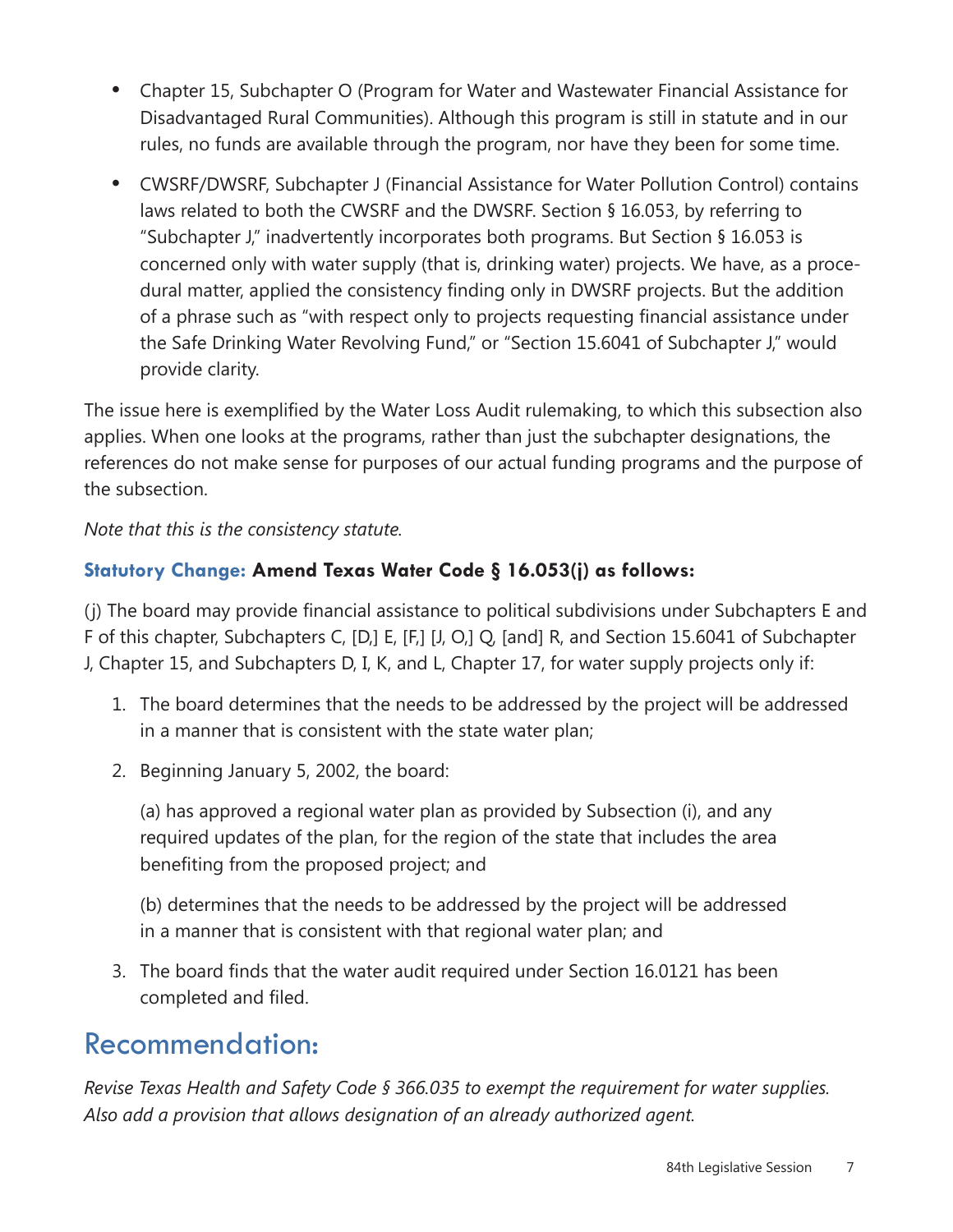#### **Background:**

Texas Health and Safety Code § 366.035 requires a local governmental entity that applies for financial assistance under the Economically Distressed Areas program (EDAP) to receive and maintain a designation as an authorized agent for inspection of on-site septic systems. Chapter 366 of the Health and Safety Code applies to the inspection and management of on-site sewages disposal systems. As § 366.035 is written and has been interpreted, the TWDB has required that local governmental entities applying for financial assistance for water supplies also receive and maintain this designation. In addition, the statute has been interpreted to require an applicant to obtain the designation even if another entity (usually the county) is already filling this role on behalf of Texas Commission on Environmental Quality. The statute should be amended to clarify that this provision is applicable only to wastewater funding and only when another authority is not already exercising that responsibility in the area to be served by the project.

#### **Statutory Change: Amend Texas Health and Safety Code § 366.035 as follows:**

A local governmental entity that applies to the Texas Water Development Board for financial assistance under a program for economically distressed areas *for the construction of a wastewater system* must take all actions necessary to receive and maintain a designation as an authorized agent of the commission *unless a local governmental entity is already exercising such authority in the area to be served by the project*.

### Recommendation:

*Modify the law related to House Bill 3605 passed by the 83rd Legislature to allow flexibility in conditioning loans if a water provider is already addressing its water loss, either with previous board funding or with its own internal resources.*

#### **Background:**

According to Section § 16.0121(g) of the Texas Water Code, a retail public utility providing potable water that receives financial assistance from the Texas Water Development Board (TWDB) is required to use a portion of that financial assistance, or any additional financial assistance provided by the TWDB, to mitigate the utility's system water loss if, based on a water audit filed by the utility, the water loss meets or exceeds the threshold established by TWDB rule. Additionally, Section § 16.0121(h) states that the TWDB shall adopt rules regarding:

- 1. The amount of system water loss that requires a utility to take action under Subsection (g); and
- 2. The use of financial assistance from TWDB as required by Subsection (g) to mitigate system water loss.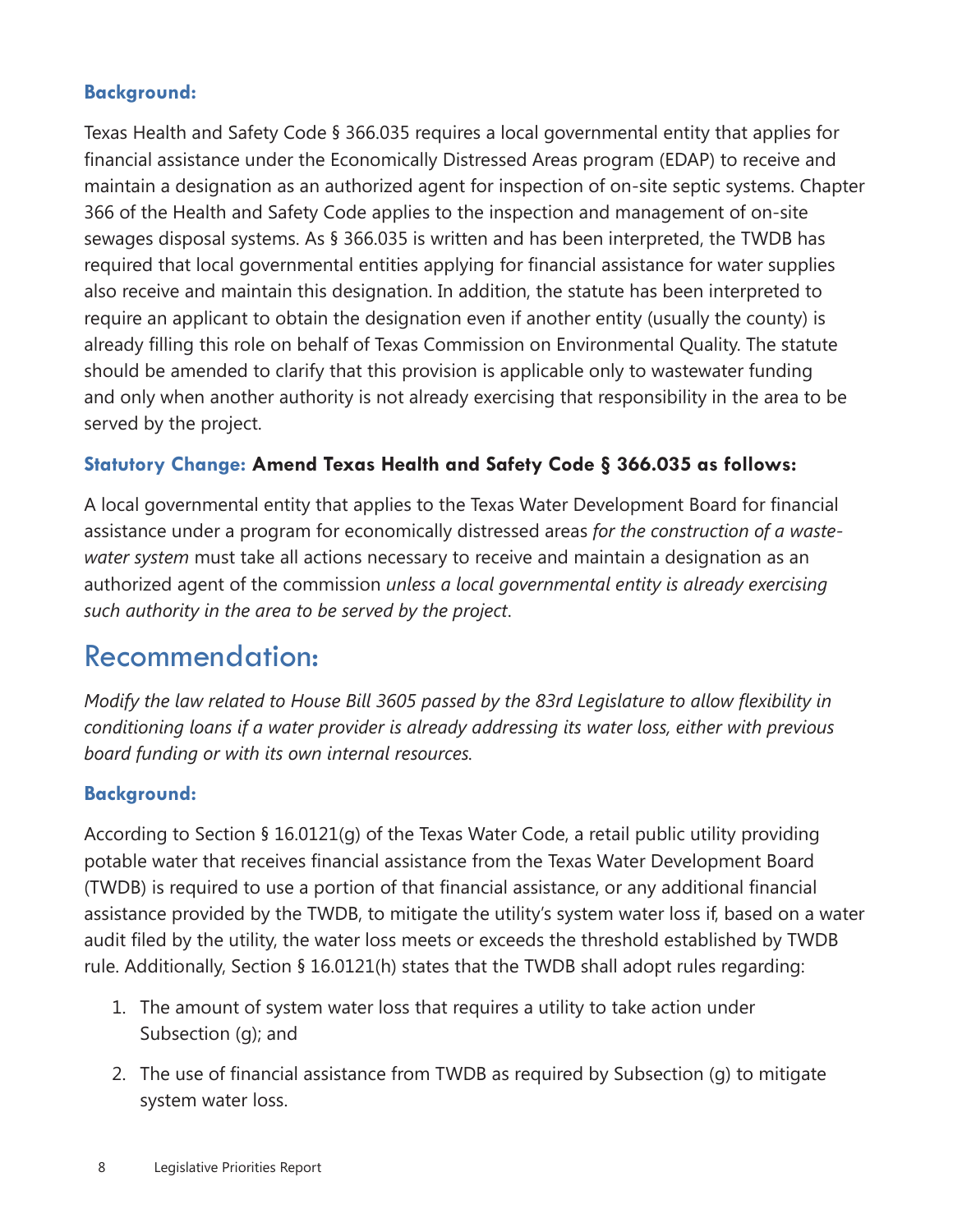In late 2014 the TWDB adopted rules establishing water loss thresholds for retail public utilities providing potable water that apply for financial assistance from the TWDB. The thresholds were developed based on industry performance indicators for both apparent loss ("paper loss" of water, including meter inaccuracies, billing adjustments, and theft) and for real loss (actual loss of water from leaks and breaks and also loss from unknown and unreported sources). While drafting the rules, consideration was given to systems that provide wholesale service through their retail distribution system.

*In developing the thresholds for water loss and reviewing data from submitted water loss during the rulemaking process for House Bill 3605, several utilities were identified as meeting or exceeding the thresholds. These utilities either had loans with the TWDB that included addressing their water loss, or had established a program to address their water loss through their own operations. The current statute states that utilities "shall use a portion of that financial assistance, or any additional financial assistance provided by the board for the purpose described by this subsection, to mitigate the utility's system water loss if, based on a water audit filed by the utility under this section, the water loss meets or exceeds the threshold established by board rule." However, the statute does not allow for any flexibility when a utility has already taken steps or is presently taking steps to mitigate their water loss.*

While the TWDB recognizes the importance of ensuring and assisting a utility to mitigate its water loss, it is also important to acknowledge existing programs that a utility may have in place and the steps it has taken to reduce its water loss. This could be accomplished by having the utility provide information on:

- 1. Areas of their system operations that have reduced water loss.
- 2. Tracking progress in reducing water loss.
- 3. Established water loss programs and water loss goals.

#### **Statutory Change: Amend Texas Water Code § 16.0121 (g) and (h) as follows:**

The proposed policy would necessitate changes in Texas Water Code § 16.0121 (g) and (h) to allow for flexibility in requiring or mandating the use of financial assistance from the TWDB to mitigate system water loss for utilities that are addressing their water loss.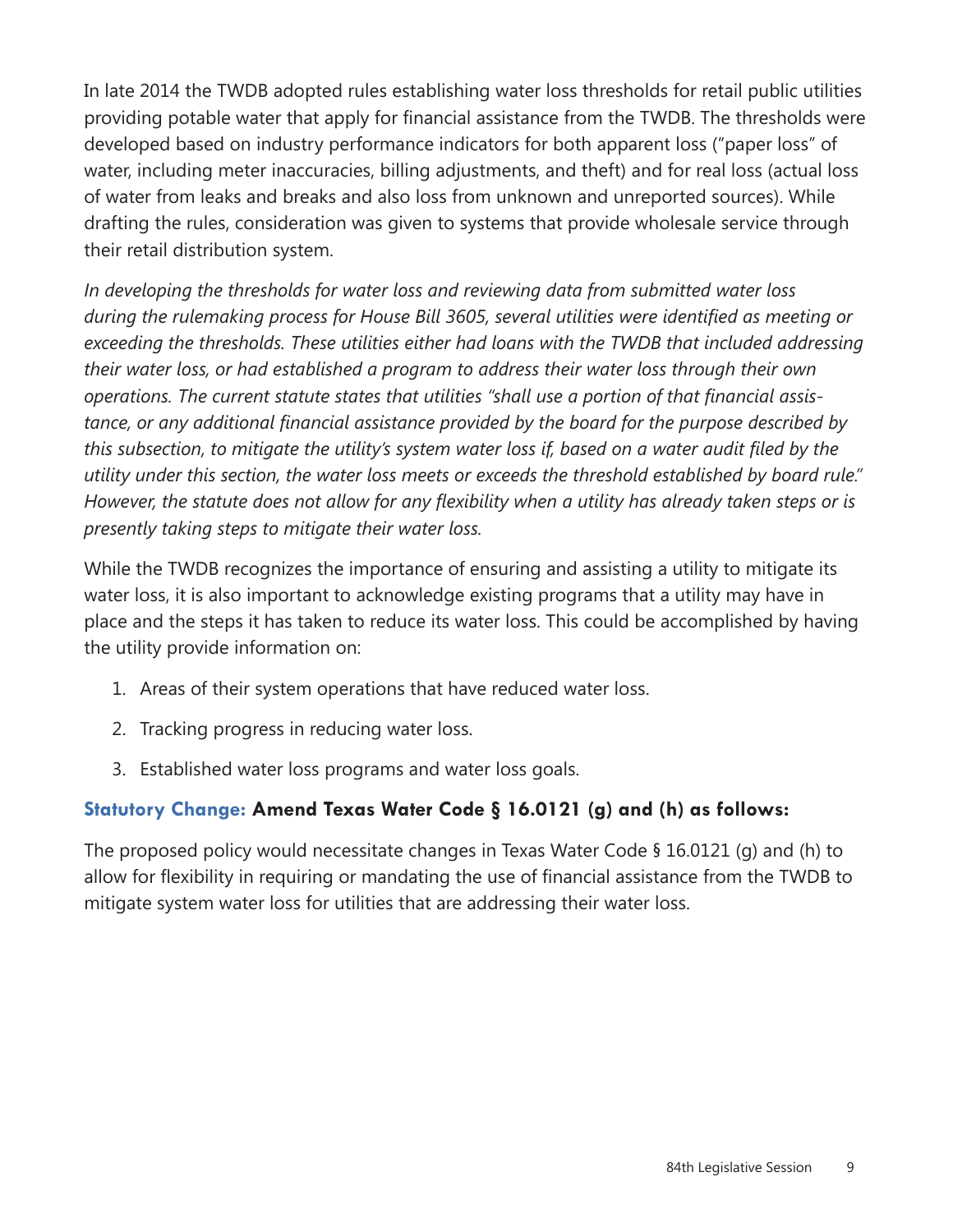## Legislative Appropriations Request Exceptional Items

### Secure Long Term funding for Existing Operations

#### **Description and Justification**

The Texas Water Development Board (TWDB) seeks to secure a long-term and stable fund source such as general revenues to fund its ongoing operating budget. This request is to swap ongoing operating costs currently funded by the Texas Water Resources Finance Authority (TWRFA) to general revenues. This request does not seek to increase the TWDB base budget in total. TWRFA funds are allocated across the TWDB's operating budget and are part of the method of finance for a majority of TWDB strategies.

TWRFA contributions to TWDB's operating budget are shown as appropriated receipts in the accompanying legislative appropriations request and represent the majority of those totals. TWDB's operating budget currently relies upon a significant annual draw from the assets of TWRFA to fund ongoing, reoccurring operations, including approximately 9 percent of the agency's total salaries and wages costs. TWRFA funds are not a sustainable fund source for ongoing costs and such funds are depleting as annual draws continue. TWRFA's assets are estimated to withstand annual draws at current levels to approximately fiscal year 2020 at the latest.

TWRFA was created in 1989 and initially issued bonds to purchase loans from the Texas Water Development Board. The bonds are paid off and there is no plan for TWRFA to fund a new loan program. A small number of TWRFA loans are outstanding and repaying into the fund. The TWDB shifted an increasing amount of operating costs to TWRFA funds as the TWRFA bonds were paid off and the TWDB faced cuts to essential operations due to general revenue budget reductions. In addition to the reoccurring costs included in the amount of this exceptional item, TWRFA is also funding a variety of grant and research programs at the TWDB.

The requested exceptional item funding would be used to continue an existing agency initiative. The agency does not anticipate entering into a contract for service as a result of the funding request.

#### **External and Internal Factors**

In the event that the swap of general revenue for TWRFA appropriated receipts is not approved, a significant balance of ongoing TWDB operations would continue to be linked to a limited and closed fund source. As a result, the TWRFA funds would be depleted at a high rate leaving less TWRFA funds available to fund regional water planning grants, flood protection planning grants, and other research projects.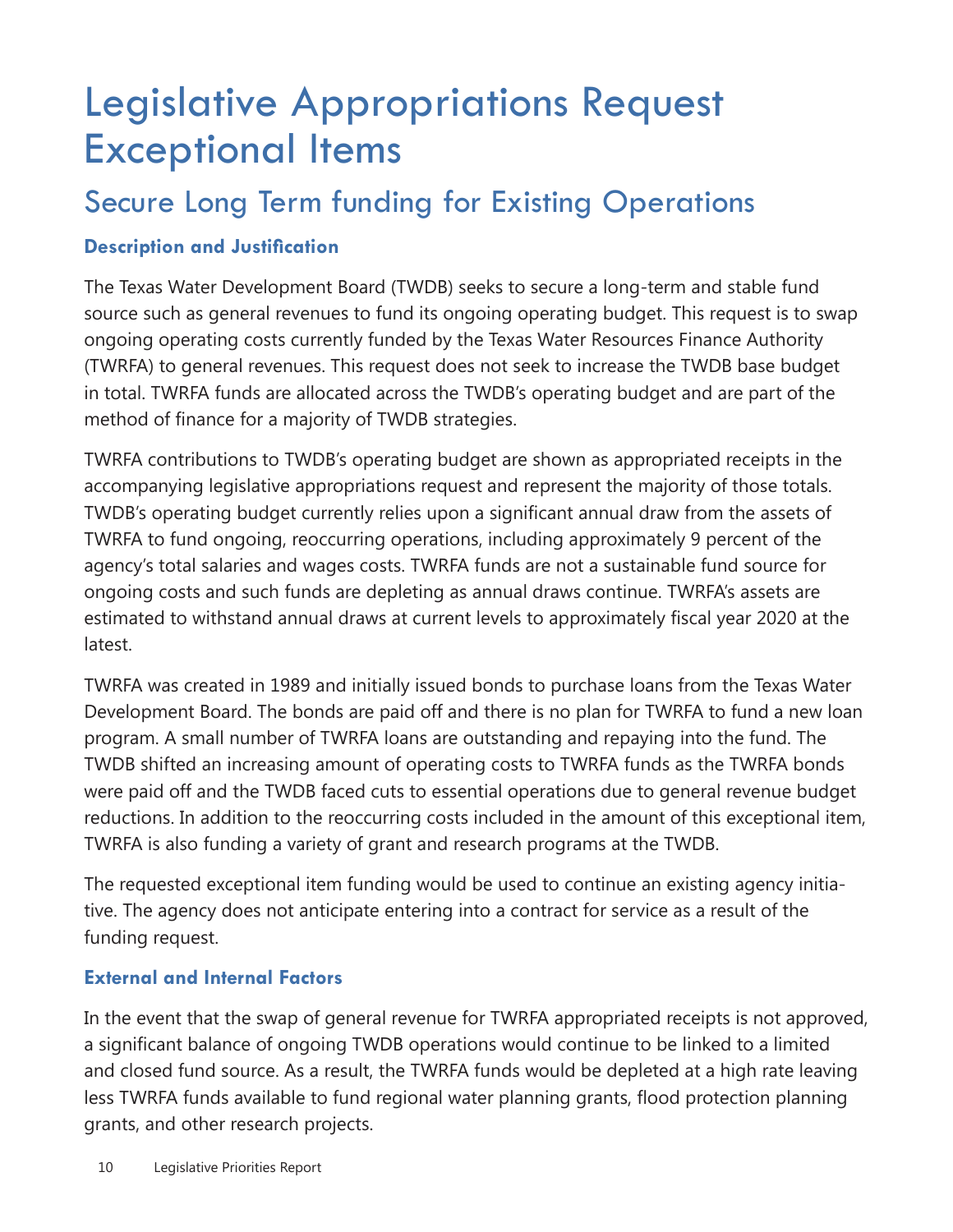No later than 2020, if no swap is made, the TWDB would face the need for significant cuts to full time equivalents, grant programs, professional fees and services, and other operating expenses. The TWDB's core operations and programs would suffer substantially and be challenged to continue with the loss of such resources.

The TWDB is in the midst of implementing and managing major programs vital to our state's management of water resources. The continued linkage of significant portions of our ongoing operating budget to a limited and depleting fund source does not align with the TWDB's longterm perspective and mission.

## HB 4 Continuation for Authorized Positions

#### **Description and Justification**

The exceptional item request of \$651,584 is to fully fund the positions added in the contingency appropriation for HB 4. The 12.3 positions were funded for 2015. Due to the multipleyear implementation of HB 4, the full time equivalents were not included in the FY 2014 budget, and based on the methodology utilized to determine the agency's 2016-2017 base the agency cannot fully fund the 12.3 full time equivalents. The agency is requesting the additional appropriation to fully fund the positions for the 2016-2017 biennium.

The requested exceptional item funding would be used to continue an existing agency initiative. The agency does not anticipate entering into a contract for service as a result of the funding request.

#### **External and Internal Factors**

Without the additional funding, the TWDB will not be able to support the positions for the implementation of HB 4. Without the additional funding, the TWDB will not have the necessary resources to adequately meet the statutory requirements of HB 4.